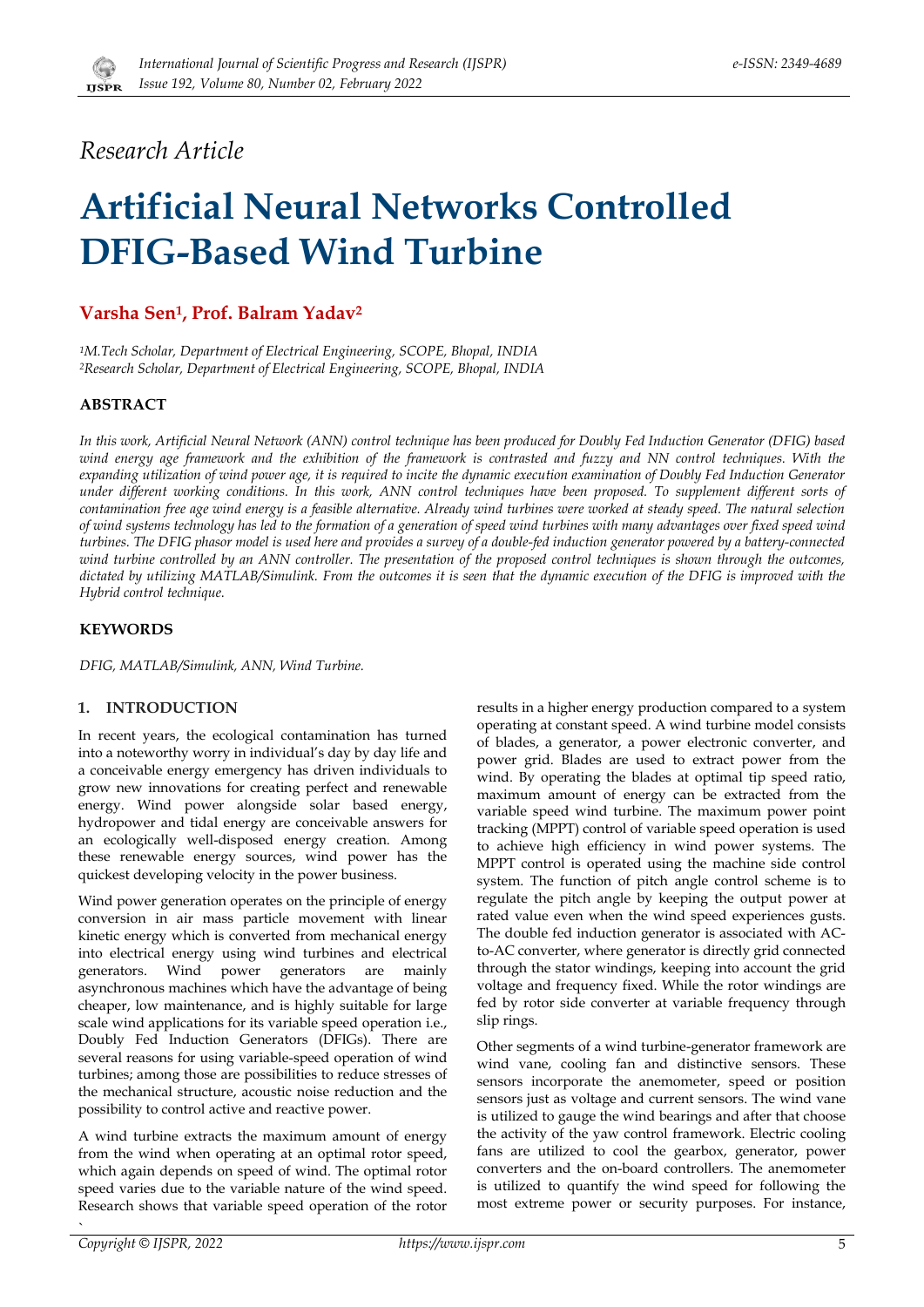when the wind speed encounters blasts, the wind speed signal detected by the anemometer will be sent to the onboard controllers, which will make the wind turbine close down through the brake for wellbeing contemplations. Different sensors, for example, speed sensors and current sensors in wind turbine frameworks are utilized for control purposes, and ought to be indicated by the control plans.

The DFIG comprises of stator winding and the rotor winding outfitted with slip rings. The stator is given threestage protected windings making up an ideal post plan and is associated with the network through a three-stage transformer. Like the stator, the rotor is additionally developed of three-phase protected windings. The rotor windings are associated with an outer stationary circuit by means of a lot of slip rings and brushes. By methods for these parts, the controlled rotor current can be either infused to or retained from the rotor windings.

The stator and rotor windings are typically covered with protection and are mechanically amassed to shape a shut structure to shield the machine from residue, moist, and other undesirable interruptions guaranteeing appropriate attractive coupling among rotor and stator windings. In wind energy change framework, this generator is mounted in the nacelle of the wind turbine framework as appeared in Figure.

For variable-speed frameworks with restricted variablespeed extend. for example ±30% of synchronous speed, the DFIG can be a fascinating arrangement. As referenced before the purpose behind this is power electronic converter just needs to deal with a division of the complete power. This implies the misfortunes in the power electronic converter can be diminished contrasted with a framework where the converter needs to deal with the absolute power. Moreover, the expense of the converter moves toward becoming lower. The stator circuit of the DFIG is associated with the lattice while the rotor circuit is associated with a converter by means of slip rings, see Fig. 1.1.



Fig. 1.1 Principle of the doubly fed Induction Generator.

#### 2. ARTIFICIAL NEURAL NETWORK

Artificial Neural Network (ANN) models are a new computing approach applicable in so many areas like pattern recognition, speech recognition, image processing, medical diagnosis, prediction etc. Studies proved that ANN are very powerful computational tools for solving complex problems related to pattern recognition, prediction, optimization, associative memory, and control.

In its most general form, an artificial neural network is a machine that is designed to model the way in which the brain performs a particular task or function of interest. To achieve good performance, neural networks employ a massive interconnection of simple computing cells referred to as.

- Simple and easy network structure.
- Capability of doing parallel processing operations.
- Contains long term distributed memory.
- Have fault tolerant capability.  $\bullet$
- Collective output.
- Learning according to adaptive learning

In the case of neurons, the output can be calculated as a function of inputs. Similarly Figure 2.1 shows an artificial neural network which consists of various nodes which perform the input and output functions. The nodes in the ANN are interconnected together using weighted connection lines. During the training process, the weights are adjusted according to the input giving the system. The inputs are summed together and applying activation function to produce the output.



#### 3. PROPOSED WORK

The proposed model has been executed and recreated on MATLAB Simulink the basic DFIG model of proposed work has showed up in Fig. 3.1. The square outline for the general control procedures of DFIG dependent on the wind energy is appeared in Fig.3.1, including two sections: the initial segment is the electrical control arrangement of DFIG, which incorporates control of the Fuzzy logic. The target of the Artificial Neural Network (ANN) control method has been created for Doubly Fed Induction Generator (DFIG) based wind energy age framework and the presentation of the framework is contrasted and fuzzy and NN control strategies. is to permit the DFIG wind turbine for decoupled control of dynamic and receptive power or speed, though the target of the Speed is to keep the DC-interface voltage at given an incentive in disobedience of the size and heading of the rotor power. The subsequent part is the mechanical control arrangement of the wind turbine having the principal goal to be the catch of wind power boost and minimization of transient low speed shaft loads.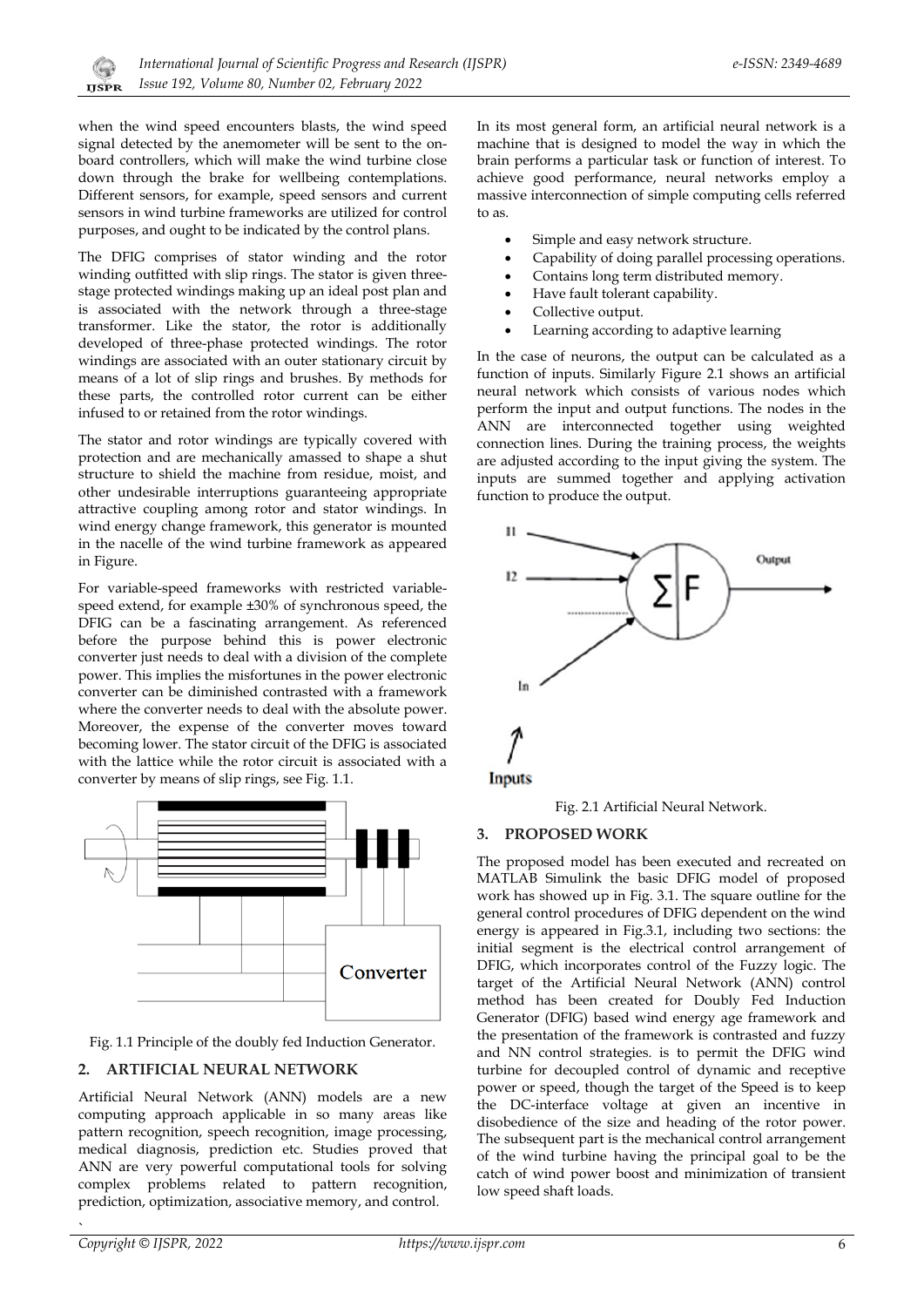



Fig. 3.1 Proposed Model of DFIG based Wind Turbine.

#### **Fuzzy Logic controller**

The PI controllers constantly have a very basic activity concerning the consistency of the power system. In any case the execution of the twofold fed induction generator phenomenally depends upon the suitable choice of the control gain parameters of the PI. The issue concerning the PI controller gain is the altering of the controller so as to achieve the perfect movement of the task. The critical drawback of the PI controller is stood up to when the system is nonlinear and moreover when the structure is having movements. Contemplating all of these substances, a fuzzy logic controller was executed. The ideal position concerning fuzzy controller is the systematic method to manage control a non straight assembled methodology depending regarding the data and experience based of individual. A fuzzy controller can use various data sources and different output factors. The assignment of fuzzy controller.

#### Fuzzification

The purpose of word fuzzification is to fuzzify data. This is done by changing to fuzzy set over the traditional set. For this procedure, we need distinctive fuzzifiers like Triangular, Trapezoidal, Singleton and Gaussian. With the help of these fuzzifiers, we relegate some ability for involvement to each individual data and transform it into a fuzzy set.

#### Deffuzification

It is a procedure of changing over a fuzzy set into traditional set. It is the opposite procedure of fuzzification. It is of much significance as by deffuzification process we convert the fuzzy qualities once more into the established or fresh qualities. There are diverse strategies for deffuzification, for example, the centroid technique, bisector strategy, biggest of most extreme, center of greatest lastly the littlest of most extreme. Among the majority of this the most proficiently utilized defuzzification strategy is the centroid technique. A fuzzy controller can work in an expansive scope of activities alongside the variety of the parameters and load presence when contrasted with PI controllers. Contingent upon the control prerequisites and operational states of the DFIG, a fuzzy PI control system is planned. Contribution to the fuzzy PI controller is the mistake, which is ceaselessly followed and consequently amended by the dynamic execution.

The Input values are normalized before the proposed ANN controller is fed into the Neural Network Controller. The suggested artificial neural network model is intended with the required parameters as shown in Fig 3.2 and the controller's learning method is performed to achieve the methods suggested. The controller was originally intended by contemplating discrete weights in the ANN module and then the suggested DFIG-based wind turbine was taken to adjust the constructed ANN controller's weight numbers..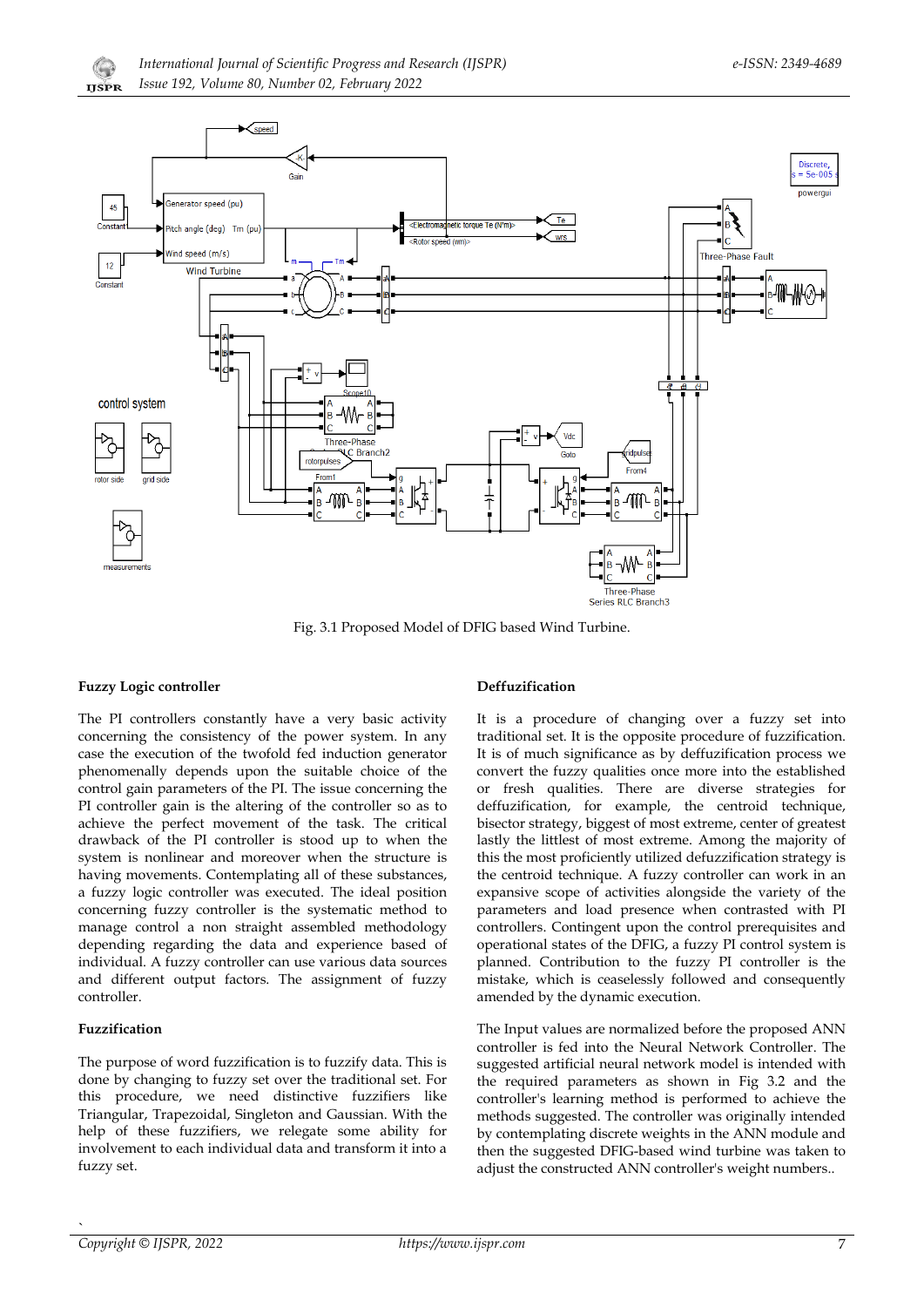



Fig. 3.2 Proposed ANN Controller

The controller was originally intended by contemplating discrete weights in the ANN module and then the suggested DFIG-based wind turbine was taken to adjust the constructed ANN controller's weight numbers. in Fig.  $3.2$ 

#### $\mathbf 1$ **SIMULATION RESULTS**

The check of proposed model has done in view of Simulation. Reproduction of proposed show has finished in MATLAB Simulation condition. Different testing parameters of waveforms are pictured and examined on MATLAB Scope. The central target of proposed work is to decrease mutilation in current and voltage to accomplish better Speed quality. As the market for little scale sustainable power source frameworks is quickly expanding, the requirement for control electronic converters likewise increments. In Fig. 4.1 are available the different parameters of source wind speed. electromagnetic torque, Constant Mechanical Speed.

Figs. show the Performance of the suggested DFIG-based WECS setup at sub-synchronous velocity, supersynchronous velocity, and at synchronous speed, respectively, during transformation. The waveforms for battery power are presented for different wind speeds. The engine energy scheme is selected as adverse if the computer releases any energy to the turbine and good if the sample is retained.



Fig. 4.1 Constant Wind Speed

However, this is kept up by either charging or releasing the battery in the comparing locale of activity. The receptive power is kept up at a steady estimation of zero, exhibiting a solidarity power factor activity. The examination has been performed at variable wind speeds and the system power is kept up to be consistent at the reference esteem. The reference matrix power can be picked to be the normal power provided by the forceful

time of activity. Thus, the speed power reference is picked to be Speed as determined and tasteful outcomes are acquired as appeared in Figures.



Fig. 4.2 Constant Electromagnetic Torque



Fig. 4.3 Constant Mechanical Speed

Fig. 4.2 shows a single line graph of an example framework with a steady electromagnetic speed WT. the torque of mechanical trademark has been gotten, and is appeared in Fig. 4.2. In the ordinary working condition, the electrical and mechanical torques will be equivalent; henceforth, the WT will work at slip s0 (point Q). At the point when a serious shortcoming happens near the WT, the terminal voltage of the WT falls definitely. This will diminish the electrical torque to right around zero. Therefore, the rotor will waver, and the slip of the WT will increment.

With the help of Fuzzy control, the info mechanical torque of a constant speed wind turbine can be diminished. During a framework unsettling influence, the framework voltage speeds, and consequently, the dynamic power provided by the wind turbine diminish. Accordingly, the wind speed increments and the wind turbine draws a constant speed, as appeared in Figs. 4.3 and 4.4.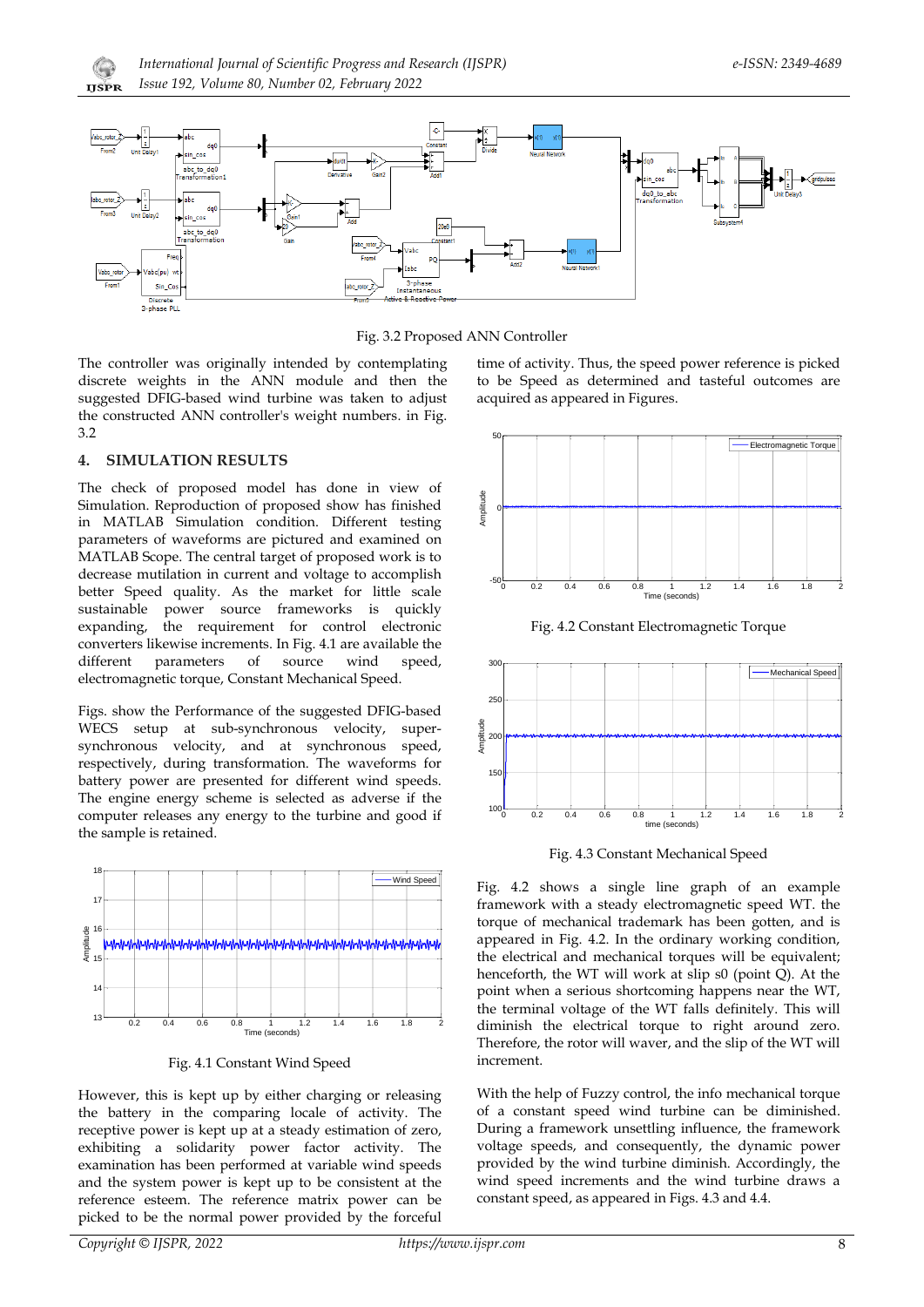

Fig. 4.4 Constant Wind Speed Profile

For this situation, the wind power yield is constant wind speed. Utilizing DFIG controller, the wind power will stay stable despite the fact that the flaw is cleared. That is on the grounds that the mechanical information power, and henceforth, the dynamic power produced is diminished by controlling the contribute edge negative bearing. These outcomes into decrease in mechanical info torque. Therefore, the speed and thus, from the outcomes it is seen that the dynamic execution of the DFIG is improved with the Half and half control system, as appeared in Figures.

Figure 4.5 shows the waveforms of the control pulse used to control the system. Figure 4.6 shows the three-phase load voltage profile. The waveforms is sinusoidal without and distortion, that evident for smooth operation od the system.



Fig. 4.5 Control Pulse



Fig. 4.6 Three Phase Load Voltage

Similarly, Figure 4.7 and 4.8 also shows the waveforms of the three-phase generator voltage and grid voltage respectively. The waveforms are smooth and sinusoidal in behavior and thus good for the proper functionating of the system.



Fig. 4.7 Three Phase Generator Voltage



Fig. 4.8 Three Phase Grid Voltage





Fig. 4.10 FFT Analysis Grid Voltage